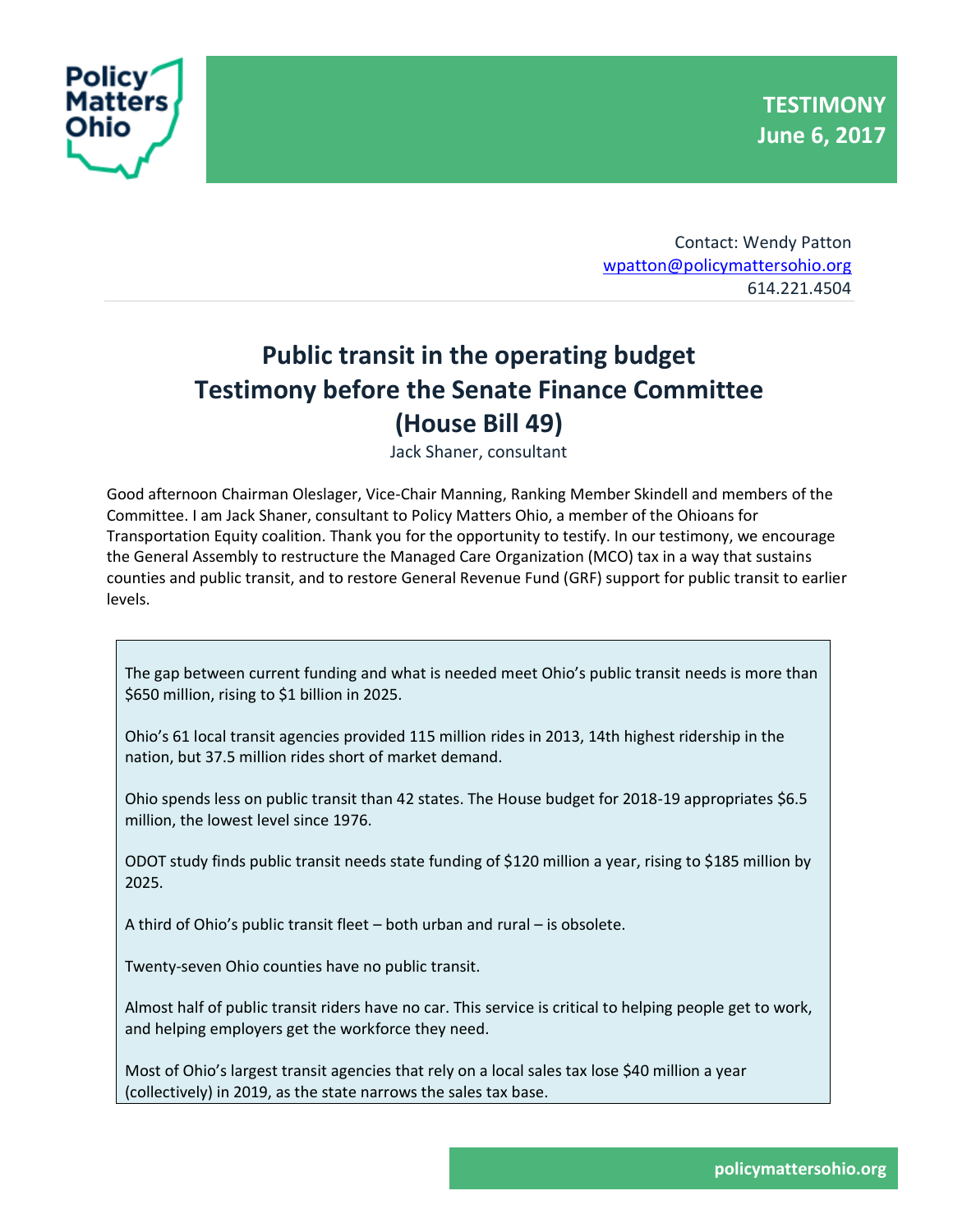In 2015, the Governor's Workgroup to Reduce Reliance on Public Assistance noted that lack of transportation was one of the major barriers to employment in the state of Ohio[.\[1\]](https://www.policymattersohio.org/research-policy/quality-ohio/revenue-budget/policy-matters-testifies-before-the-house-finance-committee#_ftn1) The Ohio Department of Transportation's recent Ohio Statewide Transit Needs stud[y\[2\]](https://www.policymattersohio.org/research-policy/quality-ohio/revenue-budget/policy-matters-testifies-before-the-house-finance-committee#_ftn2) found that about half of transit riders have no car. The problem of transportation to work is particularly acute for people with serious vision problems or other disabilities.

Policy Matters is a member of Ohioans for Transportation Equity, a coalition representing seniors, people with disabilities, transit riders and many others. This coalition argues Ohio needs a 21st century transportation system that includes roads and highways but also includes public transit, passenger and freight rail, and walkable, bikeable streets. Funding that could make this possible has been eroded over time, and is further reduced by the end of this biennium.

As Ohio has reduced public transit funding in the General Revenue Fund since 2000, more than one-third of the fleet of transit vehicles has become obsolete, fares have gone up and service lines in many cities have been cut.<sup>[3]</sup> This hurts workers and employers, as new job growth and workforce location are not well matched in many places in Ohio. Of the nation's 96 major metropolitan areas, the Cleveland area had the largest decline in number of jobs located near the average resident between 2000 to 2012[.\[4\]](https://www.policymattersohio.org/research-policy/quality-ohio/revenue-budget/policy-matters-testifies-before-the-house-finance-committee#_ftn4)

The state could help more people access a ride to work. The Ohio Department of Transportation's "Ohio Transit Needs" study found market demand for 37.5 million more rides than our existing system can deliver. The study found a \$650 million gap between funding and the needs of Ohio's 61 public transit entities in 2015, a gap which grows to \$1 billion by 2025[.\[5\]](https://www.policymattersohio.org/research-policy/quality-ohio/revenue-budget/policy-matters-testifies-before-the-house-finance-committee#_ftn5) The study proposed Ohio start funding public transit at \$120 million a year in 2015, a target that grows to \$185 million a year by 2025. We support those recommendations.

The governor's budget and the budget as passed by the House lets public transit fall further behind during this biennium. Total funding proposed, between federal flex funds of the Ohio Department of Transportation budget (House Bill 26) and the House operating budget (House Bill 49), total less than \$40 million a year. That's an increase over 2017, but changes to the state sales tax base, upon which the large public transit agencies levy a local sales tax, offset these gains and result in a net loss by 2019.

The removal of the Medicaid Managed Care Organizations (MCOs) from the state sales tax base takes almost \$40 million a year out of the system by 2019. While the governor's budget provides transitional funding in fiscal year 2018 to mitigate this loss, this aid vanishes by fiscal year 2019.

Lawmakers can address this loss in the operating budget. The state restructured the Medicaid managed care organization ("MCO") tax to meet federal requirements and make itself whole, but left local public transit and counties out of the new structure. The new tax has been presented as a done deal, but legislators have not been given sufficient information to analyze how the MCO tax might be configured to replace all lost revenues. The federal government required a broader base; this could be done within the sales tax base, leaving counties and transit agencies untouched. Alternatively, rates of the proposed replacement tax could be adjusted to replace the local government share. We are not calling for higher taxes. We are calling for a restructured tax that fully funds the local distribution to public transit and counties that has been lost. We call for an open and transparent analysis and a replacement that holds public transit and counties harmless.

The General Assembly should also appropriate more GRF funding than the \$7.3 million per year proposed in the governor's budget – which was cut to \$6.5 million in the House budget. An additional \$25 million in GRF funding could be used as matching funds to help rural transit agencies and those in smaller cities and towns match federal capital dollars to restore and expand their fleets and services.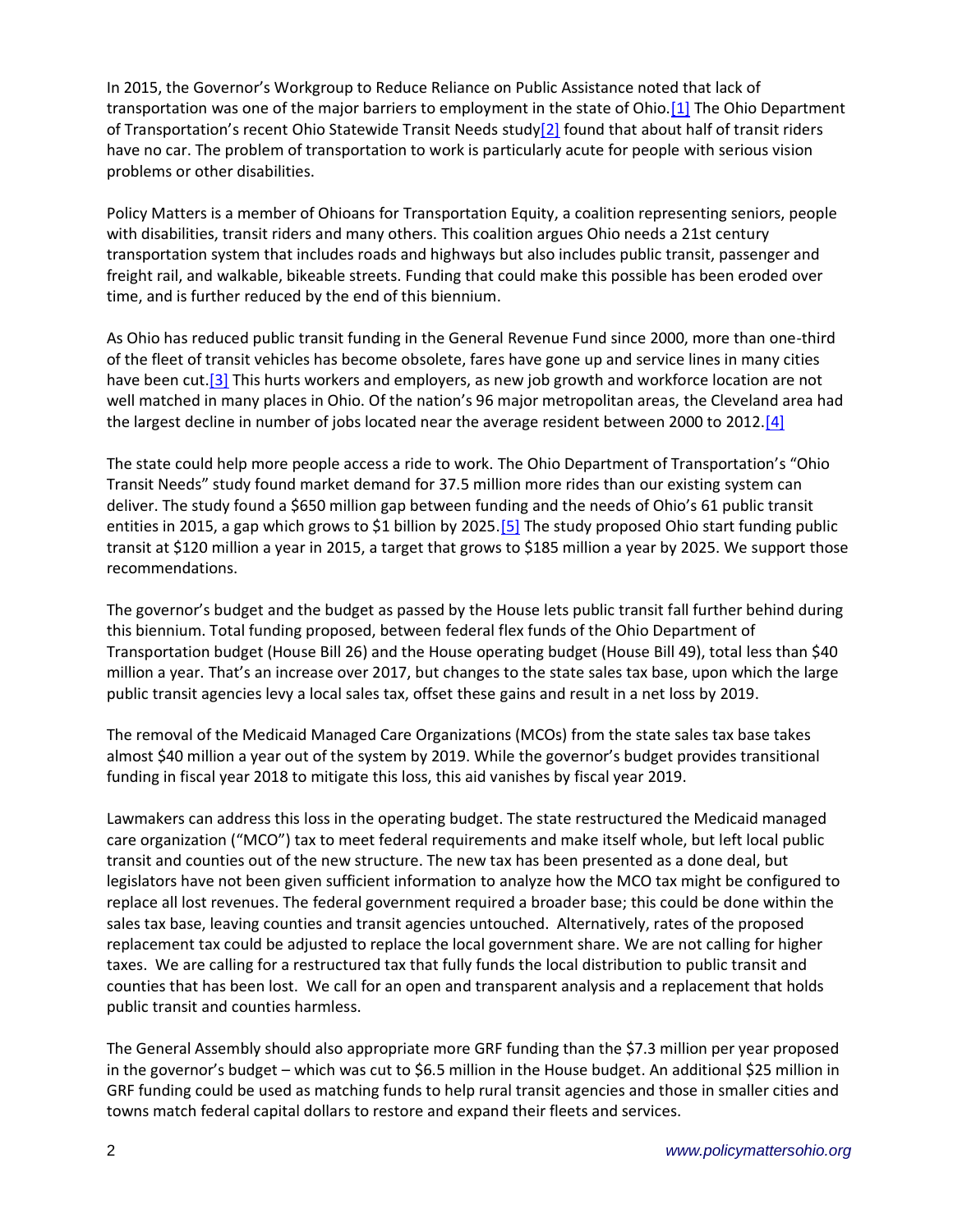Better funding for public transit could come from closing tax breaks in Ohio's \$9 billion tax expenditure budget. We attach a description of Governor Kasich's recommendations from the current budget proposal, and also from his budget proposal for 2016-17. These tax breaks total far more than the \$120 million we request for annual public transit funding.

Thank you for this opportunity to testify. I would be glad to answer questions.

*### Policy Matters Ohio is a nonprofit, nonpartisan state policy research institute with offices in Cleveland and Columbus.*

## **Tax expenditures that could be eliminated to fund transit and other services**

In the 2015 executive budget, Gov. Kasich proposed limiting or repealing a variety of tax breaks that were not accepted by the General Assembly. For instance, he proposed: [\[6\]](https://www.policymattersohio.org/research-policy/quality-ohio/revenue-budget/policy-matters-testifies-before-the-house-finance-committee#_ftn6)

1. Eliminating the tax credit and discount that sellers of beer, wine and mixed beverages get for paying their alcoholic beverage tax a few weeks in advance;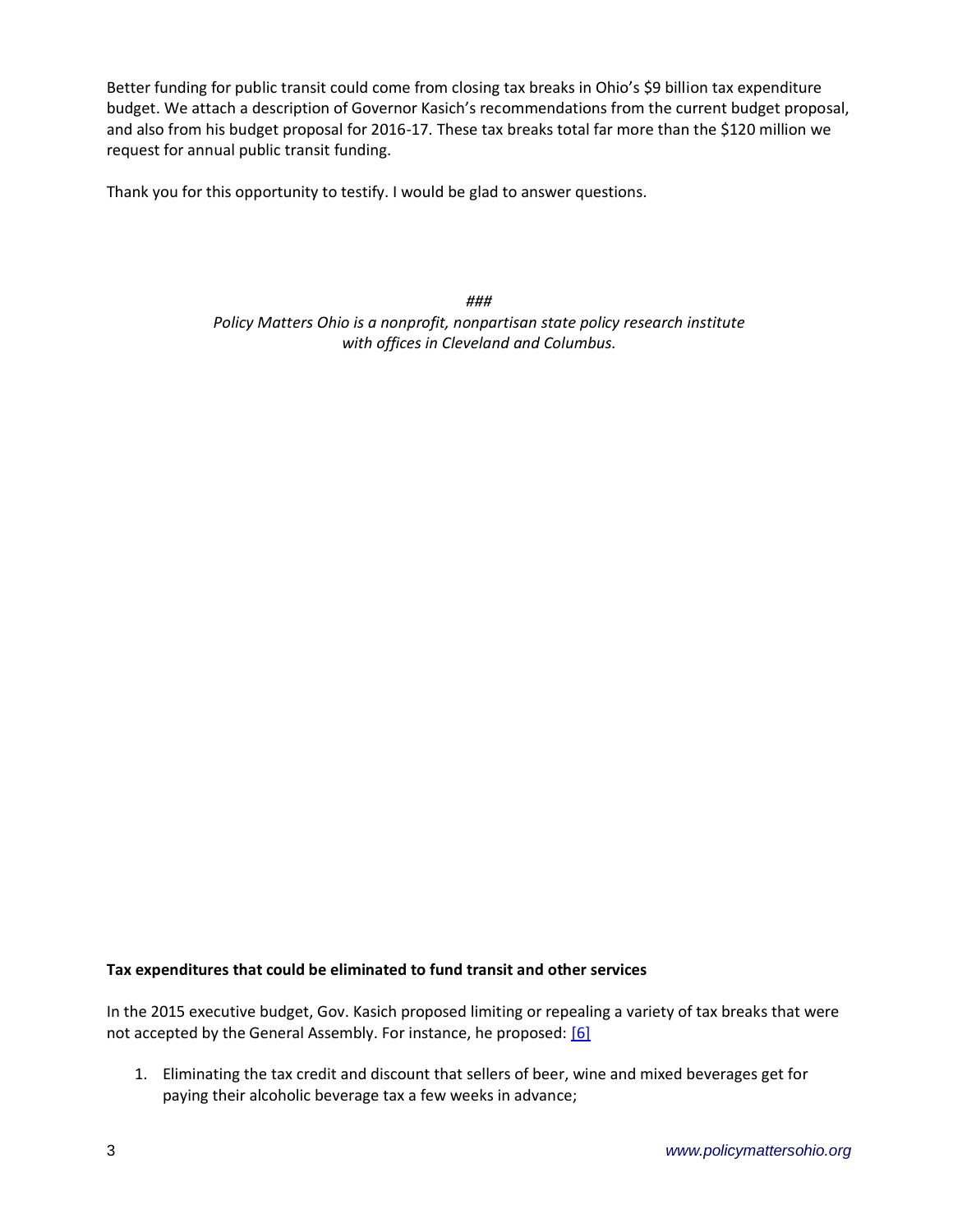- 2. Limiting the amounts retailers can receive for collecting the sales tax, known as the vendor discount – expected to cost the State an estimated \$29 million in the 2016-17 executive budget proposal. Most states either have no discount at all or cap the amount, ensuring that big retailers do not reap a windfall. Tax Commissioner Joe Testa said in testimony that Ohio's 0.75 percent discount "essentially functions as a profit center" for big-volume retailers.
- 3. Cutting the sales-tax exemption for trade-ins of used cars and boats in half, and
- 4. Repealing the 2.5 percent discount that distributors of cigars, chewing tobacco and other tobacco products get for timely payment of their taxes. "It shouldn't be necessary to reward businesses for paying their tax on time," as Testa noted. Together those changes would have generated more than \$130 million in extra state revenue by 2017.

The Governor's current budget proposal also takes some measures to rein in unneeded tax expenditures[.\[7\]](https://www.policymattersohio.org/research-policy/quality-ohio/revenue-budget/policy-matters-testifies-before-the-house-finance-committee#_ftn7)

- 1. One is to institute a minimum on the Commercial Activity Tax due from suppliers to certain big distribution centers. This break allows suppliers to distribution centers that buy at least \$500 million a year of goods, and ship at least half of them outside Ohio, to avoid paying the CAT on what is sent outside the state. As Commissioner Testa has testified, the value of this exemption will balloon from \$25 million FY 2008 to an estimated \$174.4 million in FY 2019. Gov. Kasich's proposal to require at least a 10 percent payment is a good idea.
- 2. One little-noticed feature of the Governor's proposal would require that future budget bills include detailed estimates of business incentive tax credits, including how much may be authorized each year, the expected amount to be claimed, and the amount of credits expected to be outstanding at the end of the biennium. This move toward transparency is a good one. Gov. Kasich also included estimates of these amounts for seven different credits. The bill estimates that more than \$386 million in such credits will be claimed during the upcoming biennium, and a total of \$1.5 billion of them will be outstanding by the end of Fiscal 2019.

These are just a handful of those that should be considered; many more deserve a careful look. Limiting these unneeded expenditures would allow the state to make needed investments.

## **Footnotes**

[\[1\]](https://www.policymattersohio.org/research-policy/quality-ohio/revenue-budget/policy-matters-testifies-before-the-house-finance-committee#_ftnref1) "When individuals are impacted by infrastructure limitations, such as jobs that do not pay a sustainable wage in their community or the inability to access reliable transportation to and from work, we need to collectively work to eliminate those barriers." Cover letter to the report from the Governor's Workgroup to Reduce Reliance on Public Assistance, April 15, 2015. http://humanservices.ohio.gov/PDF/041415- Report\_FINALBOOK.stm

[\[2\]](https://www.policymattersohio.org/research-policy/quality-ohio/revenue-budget/policy-matters-testifies-before-the-house-finance-committee#_ftnref2) Ohio Department of Transportation Transit Needs study at

http://www.dot.state.oh.us/Divisions/Planning/Transit/TransitNeedsStudy/Pages/StudyHome.aspx [\[3\]](https://www.policymattersohio.org/research-policy/quality-ohio/revenue-budget/policy-matters-testifies-before-the-house-finance-committee#_ftnref3) February 9, 2017 Testimony of Kirt Conrad, president of the Ohio Pubic Transit Association, to House Finance Subcommittee on Transportation, at [http://www.ohiohouse.gov/committee/finance](http://www.ohiohouse.gov/committee/finance-subcommittee-on-transportation)[subcommittee-on-transportation](http://www.ohiohouse.gov/committee/finance-subcommittee-on-transportation); see also Ginger Christ, "RTA fare hikes and route cuts to begin Sunday,"